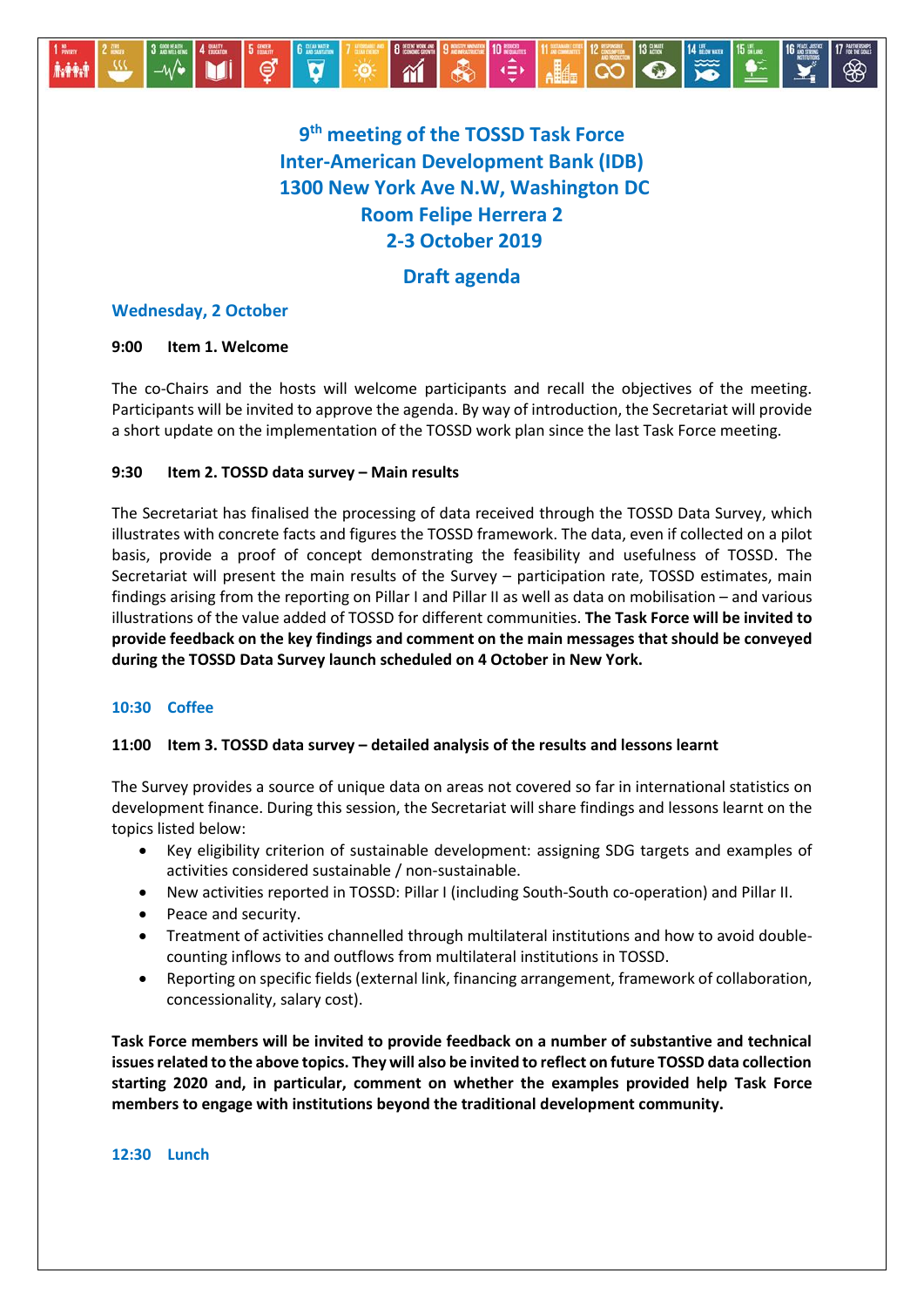#### **14:00 Item 4. TOSSD data visualisation tool and data disclosure**

The Secretariat will make a demonstration of the proof of concept of the TOSSD data visualisation tool, developed with the Tableau software. The tool displays various aggregates by pillar, recipient, sector and SDGs and gives access to the list of underlying activities, to achieve maximum transparency.

 $\overline{\mathbf{0}}$ 

**Task Force members' will be invited to comment on the presentation of TOSSD data and to confirm that the Survey results can be disseminated online as presented in the proof of concept.** Once the proof of concept is validated by the Task Force, the Secretariat will develop the TOSSD online data portal – most likely using the openaid open source solution - with the aim of launching it early 2020.

Exemptions to the disclosure of TOSSD data at the activity level will be a specific point for discussion in this session. The Reporting Instructions (paragraph 25) instruct that "All TOSSD data will be made publicly available, also at activity level. Any information linked to TOSSD activities subject to confidentiality regimes (e.g. company names) should be filtered out upstream by the data providers."

**Task Force members will be invited to confirm that the data they have transmitted through the Survey can be disclosed at activity level, and to share their views on how to best deal with confidentiality constraints by some providers around amounts mobilised from the private sector.**

#### **16:00 Coffee**

#### **16:30 Item 5. Outreach and dissemination of TOSSD survey results**

The Secretariat will provide a stock-take of recent and upcoming outreach activities. **Participants will be invited to agree on a list of outreach activities that the Task Force should participate in or organise** (e.g. IAEG-SDGs meeting on 21-24 October 2019; a regional consultation; briefings with regional and specific coalition groups in NY; strategy for the UN Statistical Commission meeting in 2020). **Task Force members will be invited to volunteer to support the organisation of specific activities.** This support could take the form of them participating as speakers or discussants in TOSSDrelated meetings, take the lead in organising specific events or by mobilising relevant officials of their countries in support of TOSSD.

**18:00 Close of day 1, followed by social event** 

#### **Thursday, 3 October**

#### **9:00 Item 6. TOSSD governance issues and preparing for 2020**

In line with the objective of increasing ownership of TOSSD at the global level, the Task Force in its new Terms of reference has agreed to expand its membership. **Task Force members will be invited to discuss the expansion of the Task Force based on a presentation circulated ahead of the meeting**. Participants will also be **invited to react on the paper presenting the various options for a future business model for the TOSSD Task Force**.

#### **10:30 Coffee**

#### **11:00 Item 7. Highlights of the Indonesia pilot**

In this session, preliminary conclusions of the pilot carried out in Indonesia from 19 to 30 August 2019 will be presented. **Task Force Members will be invited to discuss these conclusions and exchange with a representative from the Ministry of National Development Planning of the Republic of Indonesia who coordinated the country mission.**